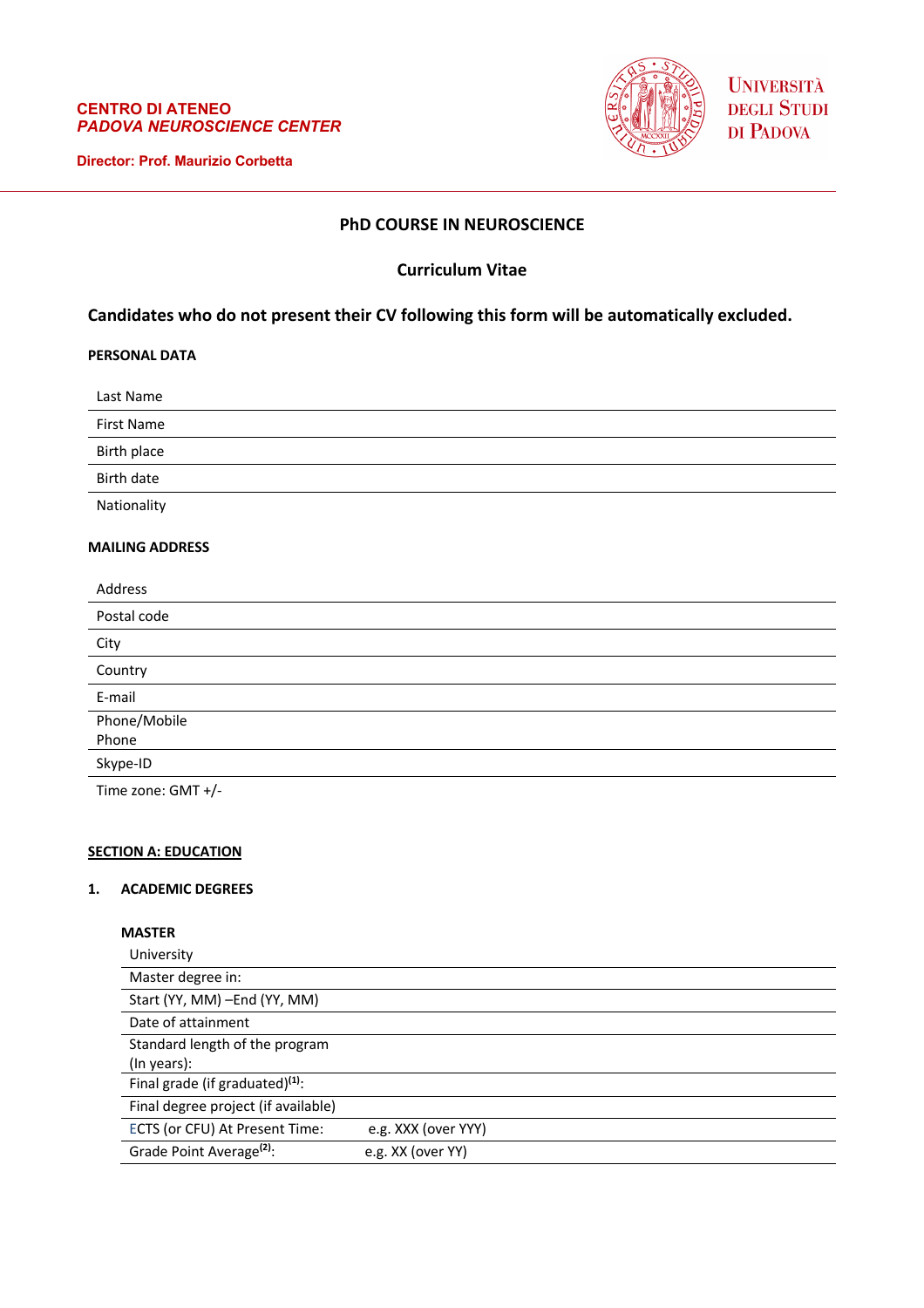| <b>BACHELOR</b>                     |  |
|-------------------------------------|--|
| University                          |  |
| Bachelor degree in:                 |  |
| Start (YY, MM) - End (YY, MM)       |  |
| Standard length of the program      |  |
| (In years):                         |  |
| Final grade $(1)$ :                 |  |
| Final degree project (if available) |  |

 $(1)$  In the event that the qualification obtained abroad is expressed on a non-numerical scale, please use the following conversion formula:

| Original grade                         | Italian grade |
|----------------------------------------|---------------|
| Excellent / First class Honours        | 110           |
| Very good / Upper Second class Honours | 105           |
| Good / Lower Second class Honours      | 95            |
| Satisfactory / Third class Honours     | 85            |
| Sufficient / Pass                      | 75            |

 $(2)$  For foreign students: if a numerical scale cannot be used, please insert the modal value

# **2. Fellowships/scholarships (e.g., Erasmus, other travel awards), non-academic distinctions that testify your attitude to enroll in a doctoral program. For more than one entry please provide all the information requested below.**

Name of fellowship/Scholarship: Hosting institution Period (from YY/MM to YY/MM): Brief description of the activities:

Name and email of the supervisor of the activities carried out (if any):

 **List here any awards (add separate entries for each awards. Start from the most recent).**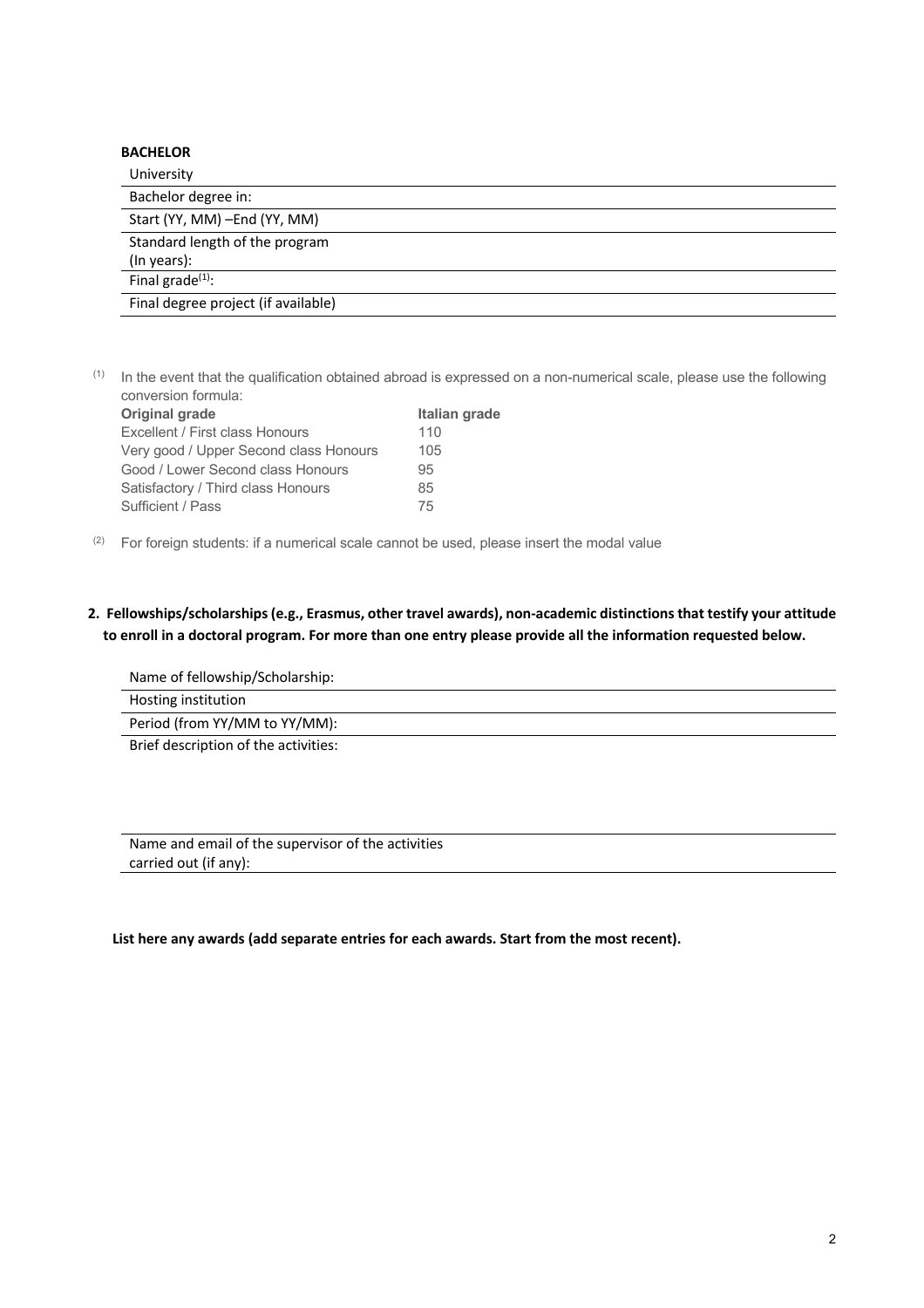# **3. LANGUAGE SKILLS**

#### **English:**

| <b>UNDERSTANDING</b> |             | <b>SPEAKING</b> | <b>WRITING</b> |
|----------------------|-------------|-----------------|----------------|
| Listening            | Reading     |                 |                |
| Enter level          | Enter level | Enter level     | Enter level    |

**Levels: A1/2: Basic user - B1/2: Independent user - C1/2 Proficient user Common European Framework of Reference for Languages**

## **Other known language(s):**

### **4. RESEARCH AND WORK EXPERIENCE**

RELEVANT PROFESSIONAL EXPERIENCES (List your relevant professional activities (if any). Please, add separate entries for each experience. Start from the most recent).

RELEVANT RESEARCH EXPERIENCES (List your relevant professional activities (if any). Please, add separate entries for each experience. Start from the most recent).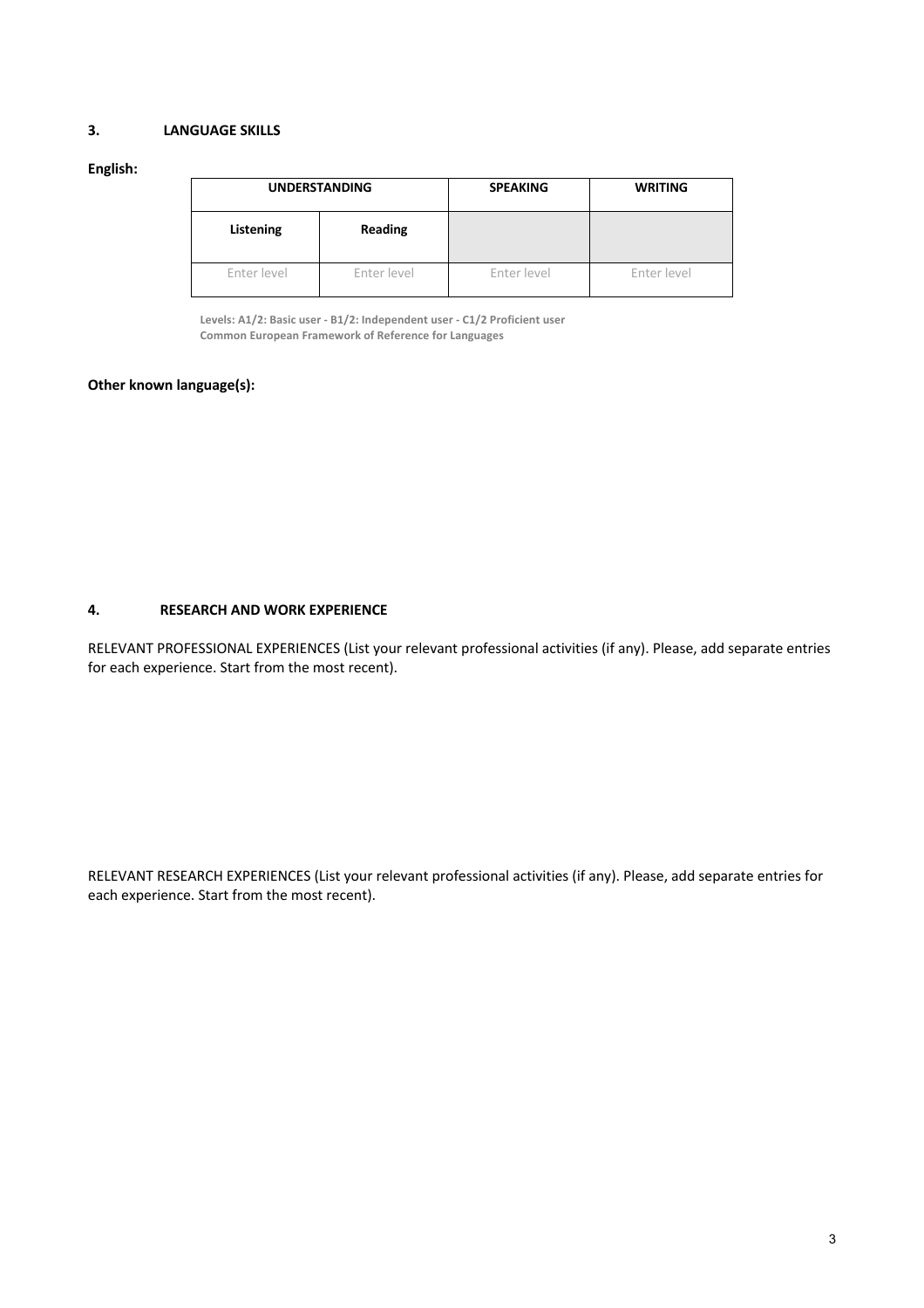### **5. PUBLICATIONS**

5.1

Number of papers published in peer-reviewed journal with Impact Factor:

| Number of papers published in peer-reviewed journal without Impact Factor: |
|----------------------------------------------------------------------------|
| Number of papers published in conference proceedings:                      |

For each of them, provide: authors' names, title of the publication, date of publication, journal name, volume number, page number(s), DOI or ISSN (if available, otherwise if your work is accepted but not published yet, attach the acceptance letter)

| Authors | Title | Year | Journal | Volume | pages | DOI or ISSN |
|---------|-------|------|---------|--------|-------|-------------|
|         |       |      |         |        |       |             |
|         |       |      |         |        |       |             |
|         |       |      |         |        |       |             |
|         |       |      |         |        |       |             |
|         |       |      |         |        |       |             |

5.2

Number of contributes to international conferences (but not published in conference proceedings) Number of manuscripts submitted or under review

For each of them, provide: authors' names, title of the publication, conference name, year, website of the conference (if available)

| Authors | Title | Year | conference | website |
|---------|-------|------|------------|---------|
|         |       |      |            |         |
|         |       |      |            |         |
|         |       |      |            |         |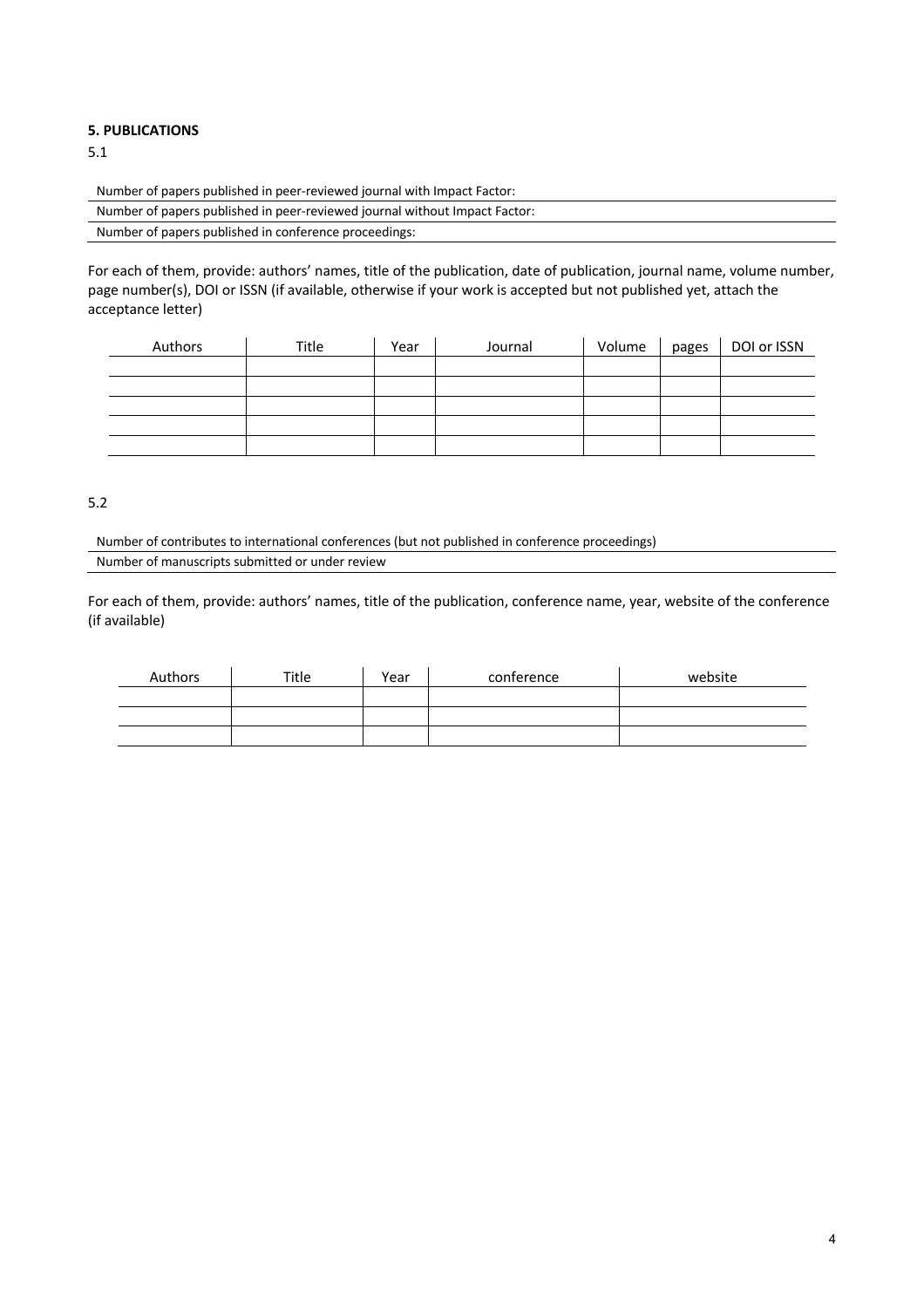### **6. Computer skills**

6.1 Scientific software applications (e.g.: SPM, FSL, AFNI, SPSS, Statistica…)

| Name | Advanced | Intermediate | <b>Basic</b> |  |
|------|----------|--------------|--------------|--|
|      |          |              |              |  |
|      |          |              |              |  |
|      |          |              |              |  |
|      |          |              |              |  |

6.2 Programming languages (e.g.: R, Python, Matlab, C++, Java, Phyton, …)

| Name | Advanced<br>Intermediate |  | <b>Basic</b> |  |
|------|--------------------------|--|--------------|--|
|      |                          |  |              |  |
|      |                          |  |              |  |
|      |                          |  |              |  |
|      |                          |  |              |  |

6.3 Operating systems (e.g.: Unix, Windows, IOs)

| Name | Advanced | Intermediate |  |
|------|----------|--------------|--|
|      |          |              |  |
|      |          |              |  |
|      |          |              |  |
|      |          |              |  |

### **7. Other skills (Statistics, Neuroscientific techniques, …)**

Provide any relevant skills not already mentioned. Specify in what context they were acquired.

**8. List of attached documents and titles**

Declarations

*The undersigned,according to Art. 46 and 47 of the DPR (Decree of the President of the Republic n. 445 dated 28/12/2000) declares that she/he is aware of the liability and the penal sanctions stated in art. 75 and 76 of the aforementioned DPR for false affirmations and mendacious declarations that, when discovered in consequence of inspections carried out by the administration, will involve the loss of the gained benefits.*

*DECLARES*

• *That he/she knows and accepts all the rules stated in the call for the selection process.*